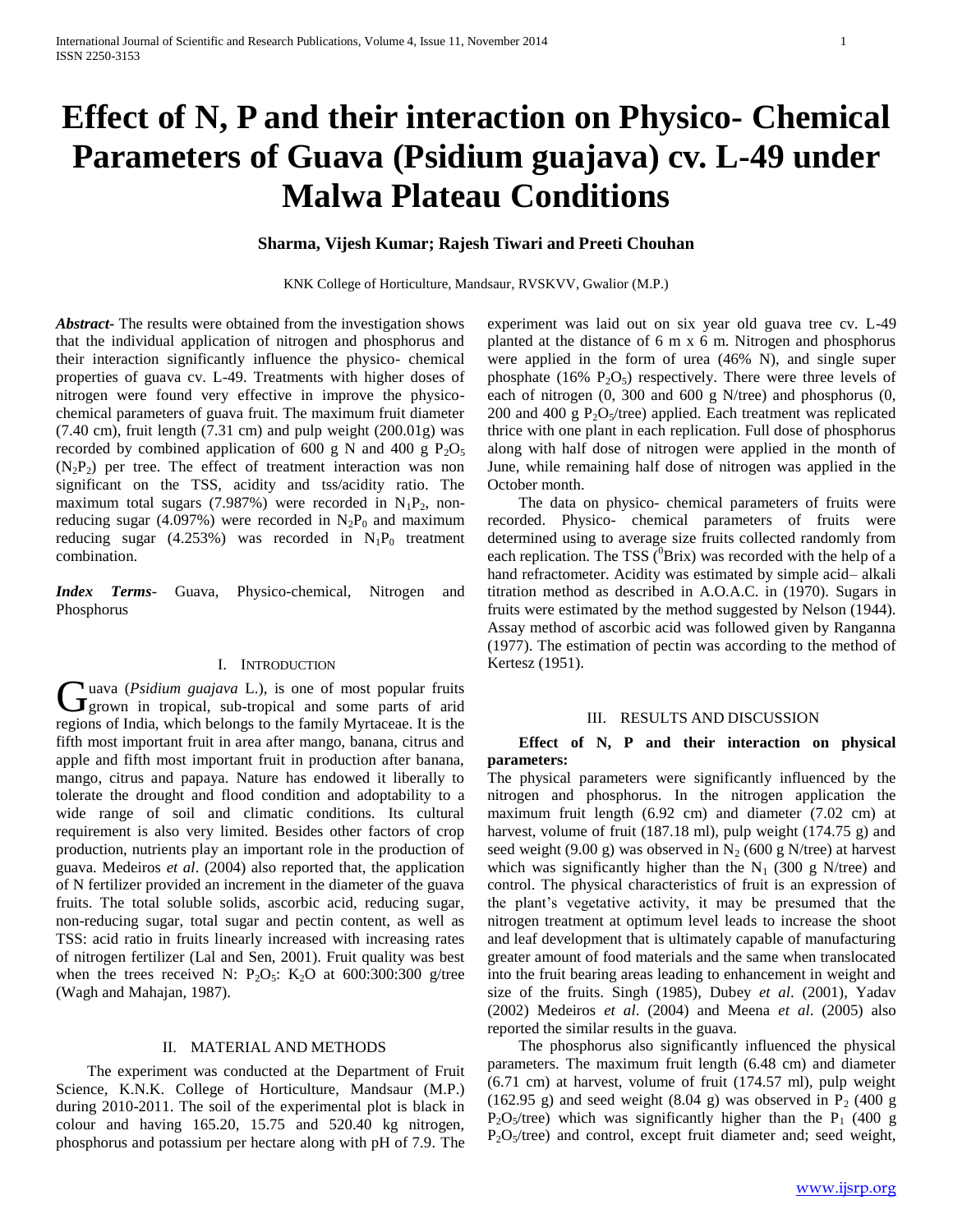which was at par with the  $P_1$ . The experimental findings are accordance with the results reported by Singh and Rajput (1977). The increase in fruit size by addition of adequate quantity of phosphorus was possibly due to its beneficial effects, on the vegetative growth. This might be indirectly contributed towards increase in the fruit size.

 The interactions between N and significantly influenced the physical parameters. The nitrogen particularly at higher level interacted positively with phosphorus. The maximum fruit length (7.31 cm) and fruit diameter (7.40 cm) at harvest, pulp thickness (2.58 cm) and pulp weight (200.01 g) were recorded in  $N_2P_2$  (600  $g N + 400 g P_2O_5$  which was significantly different from other levels of NP and control. The pulp thickness was at par with  $N_2P_1$  (600 g N + 200 g P<sub>2</sub>O<sub>5</sub>). The increase in physical parameters of the fruit may be due to the positive interaction of nitrogen with the phosphorus. Nitrogen is constituent of proteins, enzymes and chlorophyll which is associated with the photosynthesis and growth and phosphorus plays an important role in the photosynthesis besides being a constituent of nucleoproteins. Optimum vegetative growth increases the synthesis of food materials. These activities of nitrogen and phosphorus might have been interacted positively and stimulated the physical characters of the guava fruit positively.

## **Effect of N, P and their interaction chemical parameters:**

The N and P nutrients and their interactions significantly influenced the chemical constituent's viz. TSS, reducing, nonreducing and total sugars, pectin, TSS/acid ratio and ascorbic acid of the fruit over the control.

 The application of nitrogen significantly influenced the chemical characteristics of fruit over the control. In the application of nitrogen the highest TSS/acid ratio (35.653), ascorbic acid content (205.484 mg), pectin content (0.803%), total soluble solids  $(10.185 \text{ }\text{Brix})$  and non-reducing sugar (3.953%) was recorded in  $N_2$  (600 g N/tree) treatment, which was significant to the control, were as TSS/acid ratio and TSS was at par with  $N_1$  (300 g N/tree). The maximum total sugar (7.929%) and reducing sugar (4.112%) was recorded in  $N_1$  (300 g

N/tree) treatment which was significantly higher than the  $N_2$  (600 g N/tree) and control. The explanation of significance of above mentioned chemical parameters are that, the nitrogen had no direct effect on the chemical parameters of the fruit but it may help in the uptake of other nutrients which improve the quality of fruits. These results are accordance with the findings of Singh (1985), Tassar *et al*. (1989), Bhatia *et al.* (2001), Lal and Sen (2001) and Meena *et al*. (2005) in guava.

 The application of phosphorus also had significant effect on chemical characteristics of fruit over the control. In the application of phosphorus the maximum TSS/acid ratio (35.918), ascorbic acid (197.082 mg), pectin (0.755%), total soluble solids  $(10.046 \text{ }^{0}Brix)$ , total sugars  $(7.809\%)$ , reducing sugar  $(3.886\%)$ and non-reducing sugar (3.924%) was recorded in  $P_2$  (400 g  $P_2O_5$ /tree) treatment which was significantly higher than  $P_1$  (200  $g P_2O<sub>5</sub>/tree$ ) and control except total sugars, reducing sugar and non-reducing sugar which was at par with  $P_1$  (200 g  $P_2O_5$ /tree). The overall improvement in the fruit quality as a result of improvement in various chemical characteristics by application of phosphorus may be explained by the fact that phosphorus enters into the composition of phospholipids and nucleic acids, the latter combines with proteins and result in the formation of nucleo proteins which are important constituents of the nuclei of the cells. The chain reactions in these components might have possibly caused improvement in quality. Similar results were also reported by Singh and Rajput (1977) and Tassar *et al*. (1989) in guava.

 The interaction of N and P also had significant effect on chemical characteristics of fruit over the control. In the NP interaction maximum ascorbic acid (206.433 mg) and pectin  $(0.830\%)$  was recorded in N<sub>2</sub>P<sub>2</sub> (600 g N + 400 g P<sub>2</sub>O<sub>5</sub>) which was significant over the control. The maximum total sugars (7.987%) in N<sub>1</sub>P<sub>2</sub> (300 g N + 400 g P<sub>2</sub>O<sub>5</sub>) reducing sugar  $(4.253\%)$  in N<sub>1</sub>P<sub>0</sub> (300 g N + 0 g P<sub>2</sub>O<sub>5</sub>) and non-reducing sugar (4.097%) was obtained in N<sub>2</sub>P<sub>0</sub> (600 g N + 0 g P<sub>2</sub>O<sub>5</sub>) which was superior to the control. These results are accordance with the findings of Singh *et al*. (1992) and Singh *et al*. (1993) in guava.

**Table 1: Effect of N, P and their interaction on physical parameters of guava fruit**

| Treatment     | Fruit<br>length<br>(cm)<br>at<br>harvest | Fruit<br>diameter<br>(cm)<br>at<br>harvest | Volume<br>of fruit<br>(ml) | Specific<br>gravity | Pulp<br>Thick-<br>ness<br>(cm) | Pulp<br>weight<br>(g) | Pulp<br>Per-<br>centage<br>(% ) | Seed<br>weight<br>(g) | Seed/<br>pulp<br>ratio |
|---------------|------------------------------------------|--------------------------------------------|----------------------------|---------------------|--------------------------------|-----------------------|---------------------------------|-----------------------|------------------------|
| $\rm N_0$     | 5.68                                     | 6.12                                       | 132.77                     | 0.975               | 2.37                           | 123.27                | 95.05                           | 6.31                  | 0.052                  |
| $N_1$         | 6.24                                     | 6.50                                       | 159.76                     | 0.981               | 2.45                           | 148.88                | 95.01                           | 7.72                  | 0.053                  |
| $N_2$         | 6.92                                     | 7.02                                       | 187.18                     | 0.981               | 2.38                           | 174.75                | 95.12                           | 9.00                  | 0.052                  |
| S. Em. $\pm$  | 0.023                                    | 0.065                                      | 3.642                      | 0.002               | 0.057                          | 3.501                 | 0.121                           | 0.193                 | 0.001                  |
| C.D. at $5\%$ | 0.065                                    | 0.184                                      | 10.336                     | <b>NS</b>           | <b>NS</b>                      | 9.936                 | <b>NS</b>                       | 0.547                 | <b>NS</b>              |
| $P_0$         | 6.03                                     | 6.39                                       | 146.22                     | 0.979               | 2.36                           | 136.07                | 94.88                           | 7.19                  | 0.054                  |
| $P_1$         | 6.33                                     | 6.53                                       | 158.92                     | 0.980               | 2.34                           | 147.87                | 95.01                           | 7.80                  | 0.053                  |
| $P_2$         | 6.48                                     | 6.71                                       | 174.57                     | 0.978               | 2.50                           | 162.95                | 95.28                           | 8.04                  | 0.050                  |
| S. Em. $\pm$  | 0.023                                    | 0.065                                      | 3.642                      | 0.002               | 0.057                          | 3.501                 | 0.121                           | 0.193                 | 0.001                  |
| C.D. at $5\%$ | 0.065                                    | 0.184                                      | 10.336                     | <b>NS</b>           | <b>NS</b>                      | 9.936                 | <b>NS</b>                       | 0.547                 | <b>NS</b>              |
| $N_0P_0$      | 5.41                                     | 6.02                                       | 118.83                     | 0.967               | 2.40                           | 108.55                | 94.50                           | 6.29                  | 0.058                  |
| $N_0P_1$      | 5.78                                     | 6.23                                       | 137.90                     | 0.983               | 2.43                           | 130.15                | 95.84                           | 5.51                  | 0.044                  |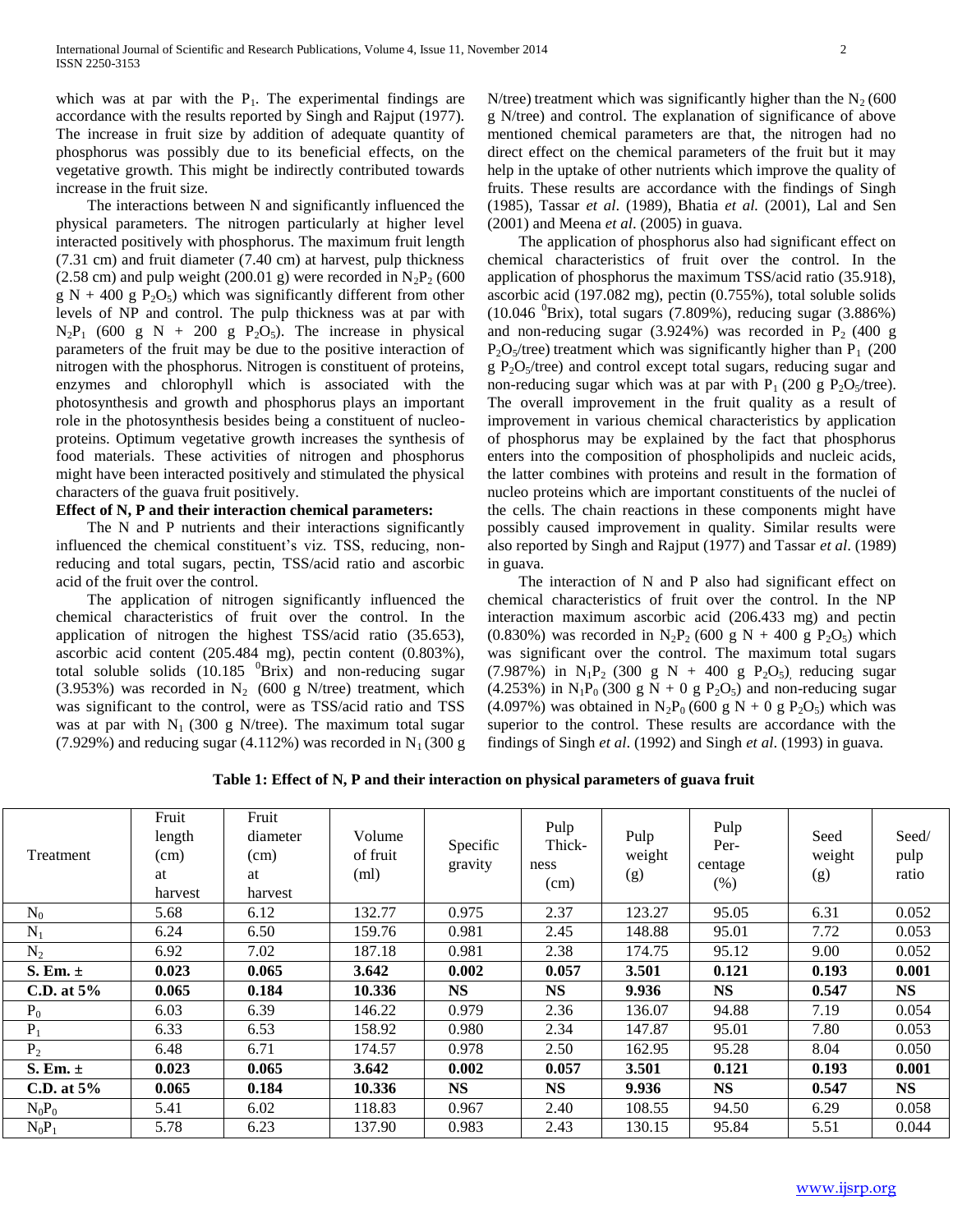International Journal of Scientific and Research Publications, Volume 4, Issue 11, November 2014 3 ISSN 2250-3153

| 0.051<br>0.057<br>0.050 |
|-------------------------|
|                         |
|                         |
|                         |
| 0.052                   |
| 0.057                   |
| 0.047                   |
| 0.002                   |
| 0.006                   |
|                         |

**Table 2: Effect of N, P and their interaction on chemical parameters of guava fruit**

| Treatment      | <b>TSS</b><br>$(^0\text{Brix})$ | Acidity<br>(% ) | TSS/<br>acid<br>ratio | Total<br>sugars<br>(% ) | Reducing<br>sugar $(\%)$ | Non-<br>reducing<br>sugar $(\%)$ | Ascorbic<br>acid<br>content<br>(mg/100g)<br>pulp) | Pectin<br>$(\% )$ |
|----------------|---------------------------------|-----------------|-----------------------|-------------------------|--------------------------|----------------------------------|---------------------------------------------------|-------------------|
| $N_0$          | 8.639                           | 0.286           | 30.562                | 7.593                   | 3.688                    | 3.905                            | 182.403                                           | 0.653             |
| $N_1$          | 9.806                           | 0.285           | 34.709                | 7.929                   | 4.112                    | 3.817                            | 200.002                                           | 0.706             |
| $N_2$          | 10.185                          | 0.289           | 35.653                | 7.707                   | 3.753                    | 3.953                            | 205.484                                           | 0.803             |
| S. Em. $\pm$   | 0.178                           | 0.005           | 0.891                 | 0.021                   | 0.002                    | 0.022                            | 0.216                                             | 0.002             |
| C.D. at $5%$   | 0.504                           | <b>NS</b>       | 2.530                 | 0.061                   | 0.006                    | 0.061                            | 0.612                                             | 0.006             |
| $P_0$          | 9.222                           | 0.281           | 33.024                | 7.624                   | 3.785                    | 3.840                            | 195.093                                           | 0.680             |
| $P_1$          | 9.361                           | 0.295           | 31.982                | 7.795                   | 3.883                    | 3.911                            | 195.714                                           | 0.728             |
| P <sub>2</sub> | 10.046                          | 0.284           | 35.918                | 7.809                   | 3.886                    | 3.924                            | 197.082                                           | 0.755             |
| S. Em. $\pm$   | 0.178                           | 0.005           | 0.891                 | 0.021                   | 0.002                    | 0.022                            | 0.216                                             | 0.002             |
| C.D. at $5%$   | 0.504                           | <b>NS</b>       | 2.530                 | 0.061                   | 0.006                    | 0.061                            | 0.612                                             | 0.006             |
| $N_0P_0$       | 8.417                           | 0.267           | 31.840                | 7.380                   | 3.521                    | 3.859                            | 181.323                                           | 0.622             |
| $N_0P_1$       | 8.583                           | 0.295           | 29.233                | 7.578                   | 3.813                    | 3.764                            | 182.667                                           | 0.665             |
| $N_0P_2$       | 8.917                           | 0.295           | 30.613                | 7.821                   | 3.730                    | 4.091                            | 183.220                                           | 0.672             |
| $N_1P_0$       | 9.250                           | 0.283           | 32.875                | 7.817                   | 4.253                    | 3.563                            | 199.630                                           | 0.644             |
| $N_1P_1$       | 9.750                           | 0.290           | 33.912                | 7.983                   | 3.963                    | 4.020                            | 198.782                                           | 0.711             |
| $N_1P_2$       | 10.417                          | 0.282           | 37.339                | 7.987                   | 4.120                    | 3.867                            | 201.593                                           | 0.762             |
| $N_2P_0$       | 10.000                          | 0.293           | 34.356                | 7.677                   | 3.580                    | 4.097                            | 204.324                                           | 0.774             |
| $N_2P_1$       | 9.750                           | 0.300           | 32.801                | 7.823                   | 3.873                    | 3.950                            | 205.693                                           | 0.807             |
| $N_2P_2$       | 10.806                          | 0.273           | 39.801                | 7.620                   | 3.807                    | 3.813                            | 206.433                                           | 0.830             |
| S.Em.±         | 0.308                           | 0.008           | 1.544                 | 0.037                   | 0.004                    | 0.037                            | 0.374                                             | 0.004             |
| C.D. at $5%$   | <b>NS</b>                       | <b>NS</b>       | <b>NS</b>             | 0.105                   | 0.011                    | 0.106                            | 1.060                                             | 0.011             |

#### **REFERENCES**

- [1] A.O.A.C. (1970). Methods of analysis of the association of official agricultural chemists. Washington, DC.
- [2] Bhatia, S.K; Ahlawat, V.P; Gupta, A.K. and G.S. Rana (2001). Physicochemical attributes of guava as affected by nitrogen application. Haryana J. of Hort. Sci., 30 (1/2): 65-66.
- [3] Dubey, A.K; Singh, D.B. and Neeru Dubey (2001). Effect of foliar spray of urea on fruit yield and quality of guava (Psidium guajava L.). Prog. Hort., 33 (1): 37-40.
- [4] Kertesz, Z.I. (1951). The Pectic Substances. Interscience Publishers, New York.
- [5] Lal Gopal and N.L. Sen (2001). Effect of N, Zn and Mn fertilization on fruit quality of guava (Psidium guajava L.) cv. Allahabad Safeda. Haryana J. of Hort. Sci., 30 (3/4): 209-210.
- [6] Medeiros, B.G.de.S; Gouveia, J.P.G.De; Almeida, F.de. A.C; Ribeiro, C.De.F.A. and S.M.A. Duarte (2004). Physical characteristics of the guava

(Psidium guajava L.): effect of the manuring with nitrogen. Revista Brasileira de Produtos Agroindustriais, 6 (1): 47-53.

- [7] Meena, R.P; Mohammed, S. and S.S. Lakhawat (2005). Effect of foliar application of urea and zinc sulphate on fruit quality and yield of pruned guava trees (Psidium guajava L.) cv. 'Sardar' under high density planting system. Udyanika (J. of Hort. Sci.), 11 (2): 90-93.
- [8] Nelson, N. (1944). A photometric adoption of the somogui method for the determination of glucose. J. Biol. Chem. 153: 375-380.
- [9] Ranganna, S. (1977). Manual of analysis of fruits and vegetable products, Tata Mc Graw Hill publication Company Ltd., New Delhi, India.
- [10] Singh, N.P. and C.B.S. Rajput (1977b). Effect of phosphorus on yield attributes and quality of guava (Psidium guajava L.). Ind. J. of Hort., 34 (2): 120-125.
- [11] Singh, V. (1985). Effect of foliar spray of urea on growth, yield and quality of guava (Psidium guajava L.) cv. Safeda. Udyanika, 5 (1-2): 11-16.